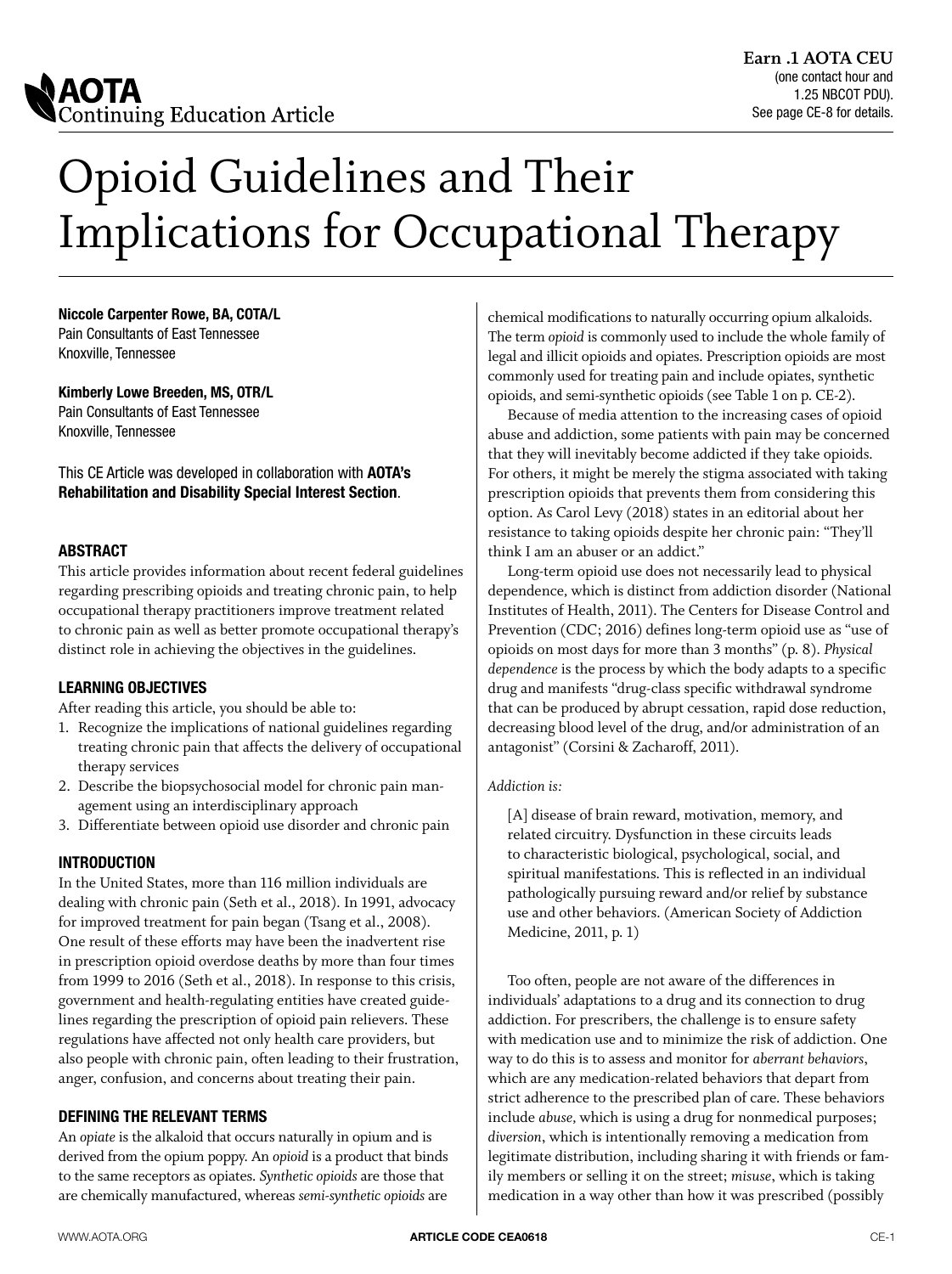**N**CE  $\overline{\phantom{a}}$ Download the CE Exam **[Click here to purchase and take the exam for CE credit.](https://myaota.aota.org/shop_aota/prodview.aspx?PID=326680677&SKU=CEA0118&TYPE=D)** 

| <b>Type of Opiod</b>     | <b>Brand Name</b>              | <b>Generic</b>                |
|--------------------------|--------------------------------|-------------------------------|
| <b>Opiates</b>           | <b>MS Contin</b><br>Duramorph  | Morphine                      |
|                          |                                | Codeine                       |
| Semi-synthetic           | Hysingla ER<br>Zohydro ER      | Hydrocodone                   |
|                          | <b>OxyContin</b><br>Roxicodone | Oxycodone                     |
|                          | <b>Dilaudid</b>                | Hydromorphone                 |
|                          | <b>Opana</b><br>Numorphan      | Oxymorphone                   |
|                          | <b>Butrans</b>                 | Buprenorphine                 |
| Synthetic                | Nycynta                        | Tapentadol                    |
|                          | Methadose<br>Dolophine         | Methadone                     |
|                          | Demerol                        | Meperidine                    |
|                          | Actiq<br>Duragesic             | Fentanyl                      |
|                          | <b>Ultram</b>                  | Tramadol                      |
|                          | Darvon                         | Propoxphene                   |
| <b>Combination Drugs</b> | Percocet<br>Roxicet            | Acetaminophen and oxycodone   |
|                          | Targinq                        | Oxycodone and naloxone        |
|                          | Lortab<br>Vicodin              | Hydrocodone and acetaminophen |

#### **Table 1: Brand Name and Generic Versions of Various Types of Opioids**

unintentionally, such as forgetting to take it or taking it incorrectly); and *overdose*, which is taking a lethal or toxic amount of a medication.

#### **HISTORY AND PREVALENCE OF THE OPIOID CRISIS**

In the early 1990s, the American Pain Society began to advocate for new quality assurance standards for acute and cancer pain. These standards were based on an editorial in the *Annals of Internal Medicine* that promoted using opiate analgesics for treating pain, and stating that the risk of addiction was low. This determination was based on a single study (Baker, 2017). As a result, in 2000, the Joint Commission required all patients to be assessed for pain (Morone & Weiner, 2013). Congress then declared a "Decade on Pain Control and Research," from 2001 to 2011. After these and other public health efforts, there was an increase in not only prescribing opioids, but also in reports of misuse, addiction, and overdose deaths (U.S. Department of Health and Human Services [HHS], 2016).

#### **RECENT GUIDELINES**

Concerns over the increase in adverse events from prescription opioids, along with an agenda to improve pain care, have led to many federal government, state government, and health care agencies publishing guidelines for prescribing opioids and treating pain. This article discusses four recent guidelines, including their background, purpose, and recommendations relevant to occupational therapy practitioners.

#### *Relieving Pain in America* (2011)

In 2010, the Patient Protection and Affordable Care Act charged HHS with examining pain as a public health problem in the United States in partnership with the Institute of Medicine of the National Academies (IOM; 2011) to determine how pain was being researched, treated, and discussed in the United States. The IOM published the result of this collaboration, *Relieving Pain in America: A Blueprint for Transforming Prevention, Care, Education, and Research,* in 2011. This document provides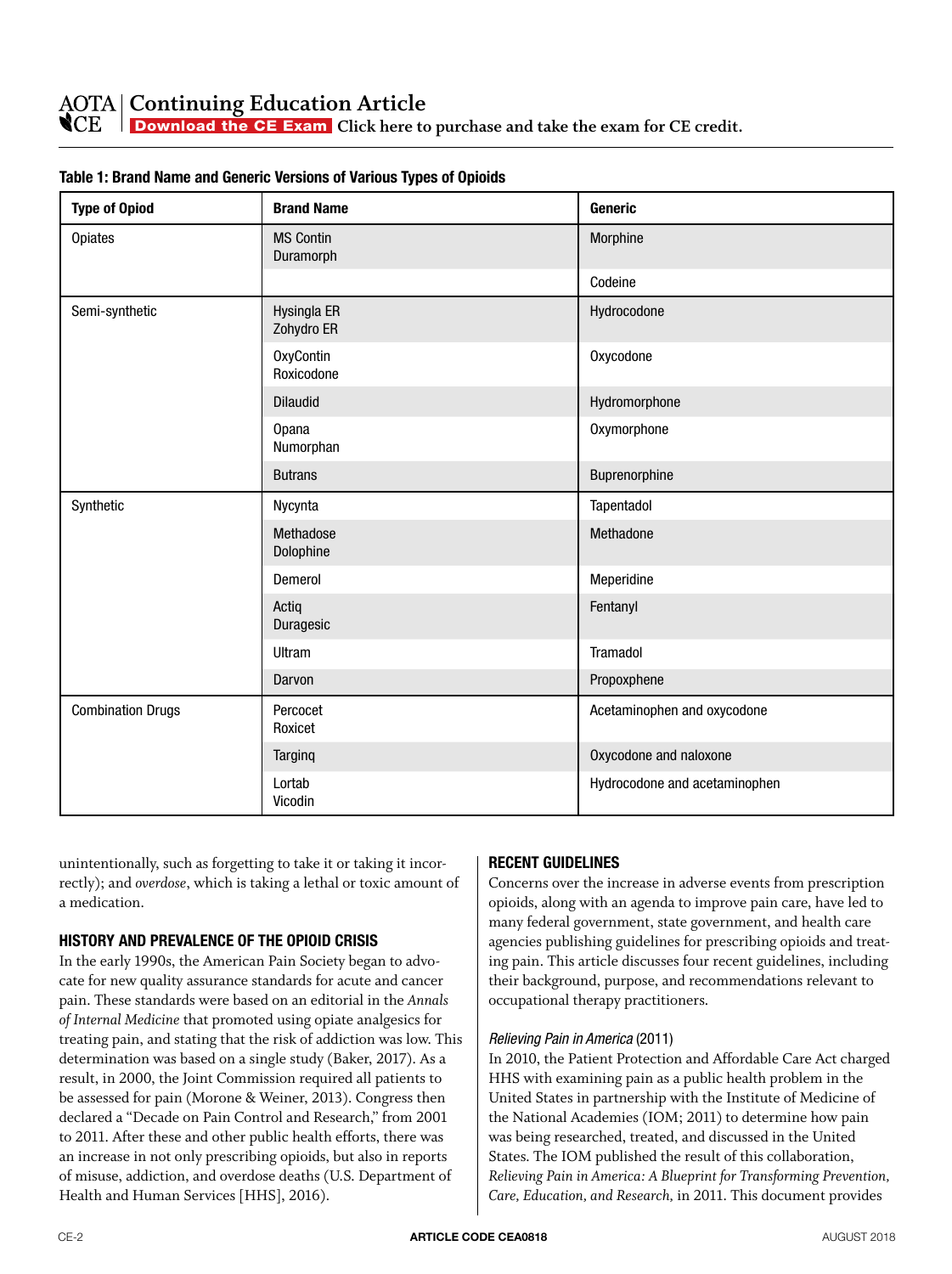recommendations to transform how health care providers understand, assess, treat, and prevent pain, including calling for another set of guidelines to be developed that provides a "comprehensive, population health-level strategy for pain prevention, treatment, management, education, reimbursement, and research" (IOM, 2011, p. 7).

#### *National Pain Strategy* (NPS; 2016)

The Interagency Pain Research Coordinating Committee (IPRCC) created the *National Pain Strategy: A Comprehensive Population Health-Level Strategy for Pain* at the request of the HHS to develop strategies and further recommendations based on the initial findings of *Relieving Pain in America*. The NPS seeks "to reduce the burden of pain for individuals, their families, and society as a whole" (IPRCC, 2016, p. 6). For each of its objectives, the NPS identifies short-, medium-, and long-term strategies; federal stakeholders in the objective; possible collaborators to achieve the objective; and metrics for determining whether the objective has been reached.

#### *Guideline for Prescribing Opioids for Chronic Pain* (2016)

Although the previously discussed guidelines considered a broad view of the problem of pain in the United States, the CDC determined a need for specific guidelines regarding prescribing opioids and created the *Guideline for Prescribing Opioids for Chronic Pain* in 2016. Note that the CDC's guidelines consider primary care physicians as the target audience. The CDC addresses the treatment of chronic non-malignant pain and does not address malignant, palliative, or end-of-life treatment. The CDC guidelines seek to "improve communication between clinicians and patients about the risks and benefits of opioid therapy for chronic pain, improve the safety and effectiveness of pain treatment, and reduce the risks associated with long-term opioid therapy" (Dowell et al., 2016, p. 1).

#### *Opioid Analgesic REMS Education Blueprint for Health Care Providers Involved in the Treatment and Monitoring of Patients With Pain*

In early 2018, the U.S. Food and Drug Administration (FDA) released the *Opioid Analgesic REMS Education Blueprint for Health Care Providers Involved in the Treatment and Monitoring of Patients With Pain* as a way to address the opioid epidemic by reducing new addiction. The FDA's blueprint outlines the development of educational programs for health care providers to increase their understanding of the risks associated with opioids, treatment options for pain management, and guidelines for when to prescribe opioids. The blueprint guides education regarding opioid misuse and abuse so health care providers can use better strategies to reduce it (FDA, 2018). Note that the FDA wants all health care providers involved in pain management to complete educational programs laid out in the blueprint. Occupational therapy practitioners may consider pain treatment as a specialty area, but many routinely address pain management with clients.

#### *Guideline Recommendations for Safer Prescribing Practices*

The FDA and CDC focus on reducing risks associated with prescribing opioids. The FDA (2018) believes that health care practitioners should have an understanding of alternate pharmacologic (non-opioid) and non-pharmacological treatments for pain so opioids are considered when those alternate treatments are inadequate. The CDC states that these alternate treatments are preferred for chronic pain over opioid medication.

There are also specific recommendations for actions to be taken if opioids are prescribed. The CDC states that the prescriber should follow up with the patient within 4 weeks of initial prescription or if there is a change in dosage. During that follow-up, the prescriber should reassess the patient's function, pain, and quality of life; monitor side effects; and check for signs of aberrant behaviors or misuse (Dowell et al., 2016). For long-term opioid prescriptions, the CDC recommends a reassessment at least every 3 months. The FDA does not specify reassessment frequency, but states that reviewing patient goals and pain should be periodic and providers should be reviewing adverse events at each patient visit (FDA, 2018). The FDA considers the following to be relevant when considering adverse events: medication errors, overdose, labeled warnings for the drug, and common unpleasant drug reactions. The FDA also identifies key safety strategies to be considered when prescribing opioid medications, including safe storage, proper disposal of used (e.g., patches) and unused opioids, and driving and work safety of the patient (FDA, 2018). The CDC also recommends safe storage and proper disposal, and it notes that health care providers must consider a patient's cognitive limitations, including whether a caretaker can safely manage prescriptions (Dowell et al., 2016).

The FDA and the CDC recommend using urine drug screens to monitor for potential risks for misuse or abuse. The urine drug screens should be done before prescribing and then be considered at least annually (Dowell et al., 2016). The FDA recommends that health care providers be familiar with urine drug screens and use them as needed. The screen typically assists providers in determining the presence of any prescribed drugs in a patient's system, which provides data for monitoring adherence to the treatment plan. The presence of illicit substances or other controlled substances, such as benzodiazepines, can help prescribers make clinical decisions that will limit the risks associated with prescribing opioids for the patient (Dowell et al., 2016).

Screening tools that evaluate risk factors for misuse or abuse may also be part of the treatment process. These include the Opioid Risk Tool, the Screener and Opioid Assessment for Patients with Pain, and the Brief Risk Interview. The CDC does not specifically recommend decision making based on screening tools because evidence shows they may not accurately classify patients (Dowell et al., 2016). The CDC recommends caution when considering prescribing opioids and to not overly rely on these tools. The CDC does recommend questioning patients regarding current drug and alcohol use. However, the FDA recommends the use of screening tools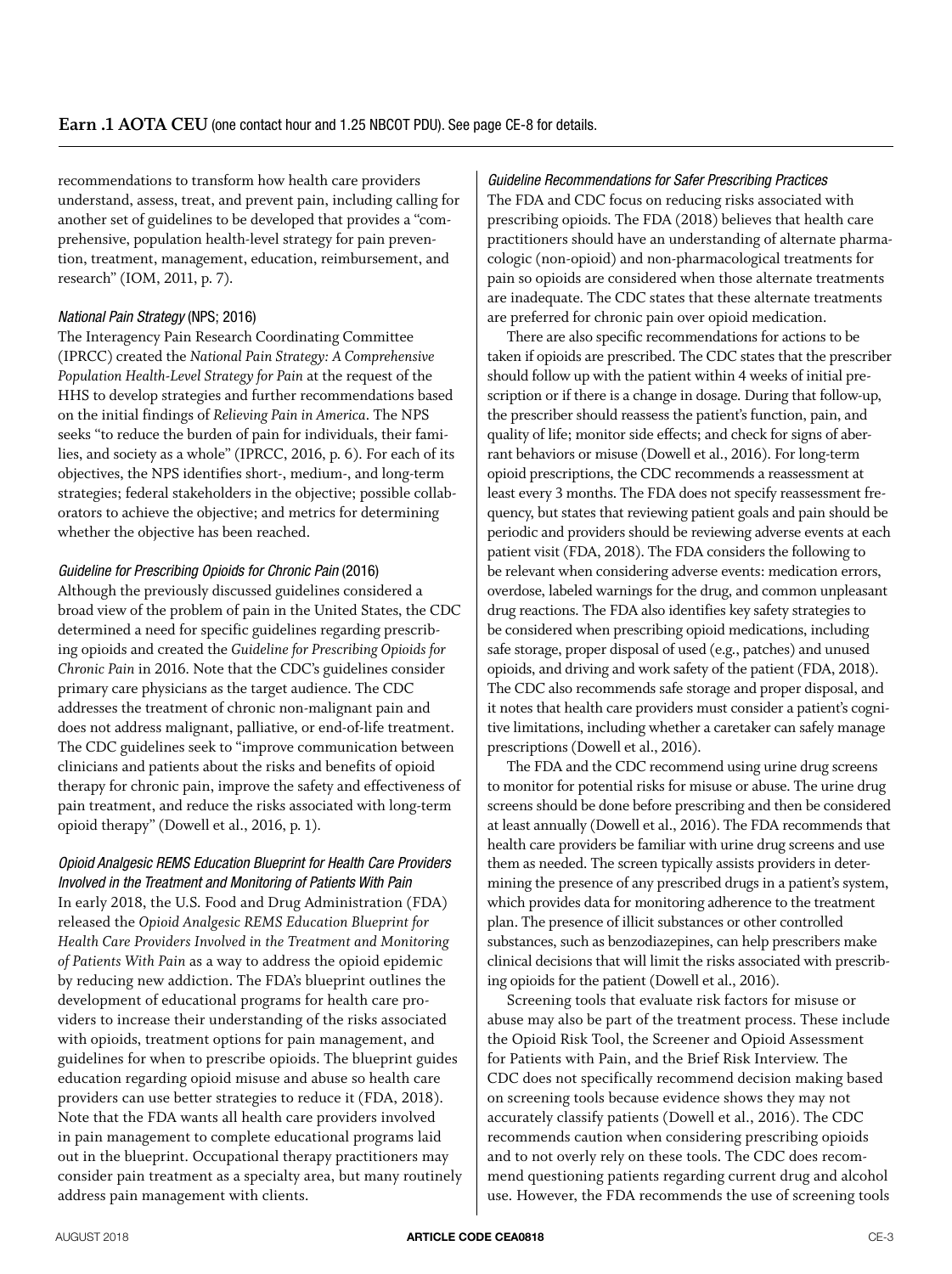during the initial evaluation of a patient who has pain, but they do not refer to any specific tool.

Another way for prescribers to determine a patient's risks for opioid use is to use state prescription drug monitoring programs (PDMP), which are databases that track prescriptions written for controlled substances in a state (Haffajee et al., 2015). The CDC recommends that PDMPs be reviewed at the initiation of opioids and up to every 3 months, if the prescribing is long term. The FDA recommends that the PDMP be checked on initial evaluation of the patient, at the start of prescribing opioids for acute pain, and for ongoing pain management through the use of opioid analgesics.

The CDC and FDA also discuss differences in prescribing opioids for acute versus chronic pain, including specific recommendations regarding short- versus long-term prescribing.

#### **Occupational Therapy Considerations Regarding Regulations for Safer Prescription Practices**

Most occupational therapy clients on long-term opioid therapy will be required to provide periodic urine samples for screening. Occupational therapy services should consider the clients' ability to complete toileting, complete toilet transfers, manage collecting the samples, manage the collection containers, and accurately report all current medications to lab personnel. Increased monitoring for the safe use of opioids requires clients to make frequent office visits, which may include pill counts. For community-dwelling clients, occupational therapy practitioners should address functional mobility as well as transportation to ensure safe compliance with scheduled appointments. To have accurate pill counts, medication management should be addressed to ensure that clients are adhering to their prescribed regimens. Medication management could consist of "negotiating with the provider for a prescription, filling the prescription at the pharmacy, interpreting complicated health information, taking the medication as prescribed, and maintaining an adequate supply of medication for ongoing use" (American Occupational Therapy Association, 2017, p. 7112410025p1). Ensuring medication management may include assessing and treating cognition and/or executive function, fine motor coordination, vision, health literacy, and the effectiveness of current strategies.

Health literacy is a consideration not only for managing medication, but also for ensuring that patients fully understand the expectations and requirements that are often specified in medication agreements, including guidelines on alcohol consumption, filling prescriptions from other providers, and driving. Occupational therapy practitioners should also ensure that clients understand the information their prescribing provider issued regarding the risks of intentional or unintentional misuse of opioid medications.

Assessment and training for toileting, mobility, medication management, and health literacy are not just valuable services that occupational therapy practitioners can provide to their clients, but these valuable services also assist prescribing providers. Communicating the results of evaluations to physicians, nurse practitioners, and physician assistants can allow them to better determine the safest treatments for clients and ensure they adhere to the recommendations for opioid therapy.

#### **Guideline Recommendations for Non-Pharmacological Interventions**

All the opioid guidelines touch on the recommendation that non-pharmacological treatments should be considered for treating chronic pain, as these treatments typically provide fewer risks than opioid analgesics. The CDC states that non-pharmacological therapy is preferred for treating chronic pain, with the CDC's guidelines discussing evidence-based treatments such as cognitive–behavioral therapy, physical therapy, exercise therapy, multidisciplinary therapy, and interventional approaches such as injections. The CDC guidelines only mention occupational therapy once, for addressing posture as a disease-specific symptom for someone with pain. The FDA provides the following examples of non-pharmacological treatments: psychological, physical rehabilitation, and surgical approaches, with recommendations that health care practitioners have knowledge of these treatments, including evidence to support their use. The IOM and IPRCC take a broader view by discussing the need for more pain treatments that are evidence based, with recommendations for more data, research, and funding to obtain this evidence. The IOM (2011) notes that patients should be educated about strategies to "prevent, cope with, and reduce pain" (p. 8). It also identifies the lack of funding for non-pharmacological treatments, such as interdisciplinary practice, psychosocial services, and rehabilitative services, as a barrier to adequate pain care. The IPRCC seeks to improve the care and prevention of pain through treatments that are evidence based and use a biopsychosocial model. It states the need for a benefit-to-cost analysis for the current evidence-based treatments. It also recommends initiating research to develop strategies for treating and preventing pain, and using insurer reimbursement to promote using best practice guidelines from the results of the research (IPRCC, 2016).

Self-managing pain is discussed in three of the guidelines. The IPRCC recognizes self-management programs as evidence based, but with limited implementation as a treatment for pain (IPRCC, 2016). The NPS believes these programs are important enough to include an objective focused on nationwide development. *Relieving Pain in America* also makes specific recommendations for self-managing pain, with a focus on educating those with pain and their families on self-management techniques, including benefits, risks, and costs (IOM, 2011). The FDA also recognizes self-management as an effective treatment approach for those with pain.

The guidelines recognize interdisciplinary treatment for chronic pain as evidence based and cost effective. *Relieving Pain in America* states, "the comprehensive, interdisciplinary approaches to pain assessment and treatment … appear to work best in managing chronic pain" (IOM, 2011, p. 45). It also recognizes the limited number of facilities offering this approach, and that this approach is not promoted through reimbursers. An interdisciplinary approach to pain involves evaluation, diagnosis, and creation of a care plan through multiple specialists. The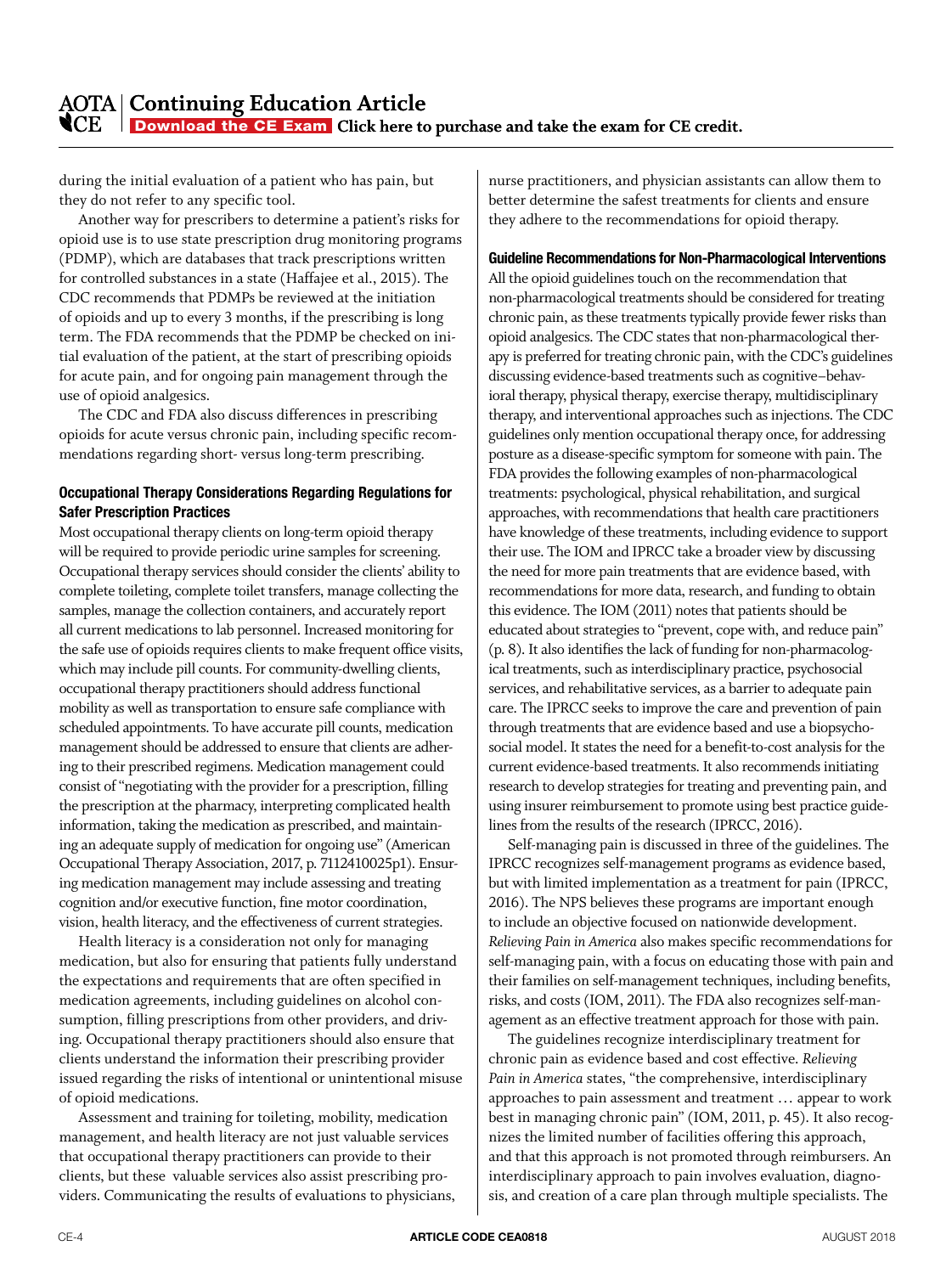plan should address all the dimensions of the pain experience, including biological, psychological, and social (IOM, 2011). The NPS calls for interdisciplinary care to be defined and evaluated to promote consistent application and use in interdisciplinary care of those with pain (IPRCC, 2016).

#### **Occupational Therapy's Role in Providing Non-Pharmacological Interventions**

*Relieving Pain in America* describes chronic pain as "a distinct pathology, causing changes throughout the nervous system that often worsen over time. It has significant psychological and cognitive correlates and can constitute a serious separate disease entity" (IOM, 2011, p. 3). It states that acute pain "is of sudden onset and expected to last a short time. It usually can be linked clearly to a specific event, injury, or illness" (IOM, 2011, p. 33). The CDC, IOM, and IPRCC recommend that treatment for chronic pain include interdisciplinary or multidisciplinary and biopsychosocial approaches. The Biopsychosocial Model of Pain (BMP) describes pain and disability as "a complex and dynamic interaction between physiological, psychological, and social factors that can perpetuate, and worsen, one another, resulting in chronic and complex pain syndromes" (Gatchel et al., 2014, p. 120). Biopsychosocial treatment approaches aim to managing pain instead of effecting a cure by addressing all factors at the same time. Proponents recognize that the individual experience is unique and recommend interdisciplinary services (Gatchel et al., 2007). Note that the terms *multidisciplinary* and *interdisciplinary* are used interchangeably in much of the literature. The BMP describes *multidisciplinary* as the delivery of services by several health care providers pursuing separate goals who do not take into account the contributions of other disciplines and with limited communication. *Interdisciplinary* services are provided by multiple disciplines with greater coordination of services, constant daily communication among professionals, shared common rehabilitation philosophy, and active patient involvement (Gatchel et al., 2014). The BMP recommends interdisciplinary care over multidisciplinary care.

Treating chronic pain using the biopsychosocial model can include various health care providers, such as physicians, nurse practitioners, physician assistants, psychologists, psychiatrists, behavioral specialists, occupational therapy practitioners, physical therapy practitioners, massage therapists, nurses, vocational counselors, and recreational therapists.

Occupational therapy may not be specifically recommended in many of the guidelines, but that does not diminish the distinct value of occupational therapy services in treating individuals with chronic pain. Because of the their training in psychosocial interventions, occupational therapy practitioners are distinctly qualified to provide a notable amount of evidence-based, non-pharmacological interventions for treating chronic pain.

*Relieving Pain in America* states that self-management is "almost always the first step in a person's journey to relieving pain" (IOM, 2011, p. 117). It notes that self-management programs should educate patients about their condition to help them become active participants in their pain treatment. Based on the chronic care model, self-management programs like cognitive–behavioral therapy work to engage patients in active problem solving and decision making, developing good health resources, and taking action to manage their own pain (IOM, 2011). Self-management encompasses the very principles stated in the overarching statement of the *Occupational Therapy Practice Framework: Domain and Process* (3rd ed.): "Achieving health, well-being, and participation in life through engagement in occupation" (AOTA, 2014, p S4). Using a self-management approach enables occupational therapy practitioners to most effectively direct and carry out treatments that promote active client participation in pain management.

The CDC, IOM, and IPRCC also recommend relaxation training, coping strategies training, and/or stress reduction. Relaxation training focuses on identifying and then purposefully working to decrease tension in the body. Relaxation interventions may include teaching diaphragmatic breathing, progressive muscle relaxation, visualization, and stretch-based relaxation. Jon Kabat-Zinn (1994), the creator of Mindfulness Based Stress Reduction (MBSR), defined mindfulness as "paying attention in a particular way: on purpose, in the present moment and non-judgmentally" (p. 7). For most clients, completing a certification course in MBSR is not feasible, but they can be trained in many mindfulness techniques to assist in coping with their pain, such as guided meditation, walking meditation, quiet meditation, and mindfulness during activities.

#### **Guideline Recommendations for Function-Related Goals**

The FDA and the CDC discuss the importance of functional goal setting when creating a treatment plan for someone with chronic pain. The FDA recommends health care practitioners use functional assessment scales as part of the initial patient evaluation. They recommend that providers, such as physicians or nurse practitioners, establish functional goals in the initial treatment plan to be reviewed with the patient. The CDC addresses the need for creating treatment goals, including those that address the effect of pain on the individual's, and that these goals should be created before starting opioid therapy. This will assist the prescriber in reassessing whether the benefits, including improvement in function, outweigh the risks associated with the opioid medication. The CDC (2016) provides examples of functional goals, such as "walking the dog or walking around the block, returning to part-time work, attending family sports, or recreational activities" (p. 20). The NPS doesn't specify creating functional goals, but it does state that outcome measures used to treat pain should include physical, psychological, emotional, and social aspects of the patient's function. Determining changes in functioning as part of a pain evaluation may foster more consistent results across various populations (IOM, 2011).

#### **Occupational Therapy's Role in Functional Goal Setting**

Most prescribing providers do not have the time or assessment tools to comprehensively assess the effects of pain on the lives of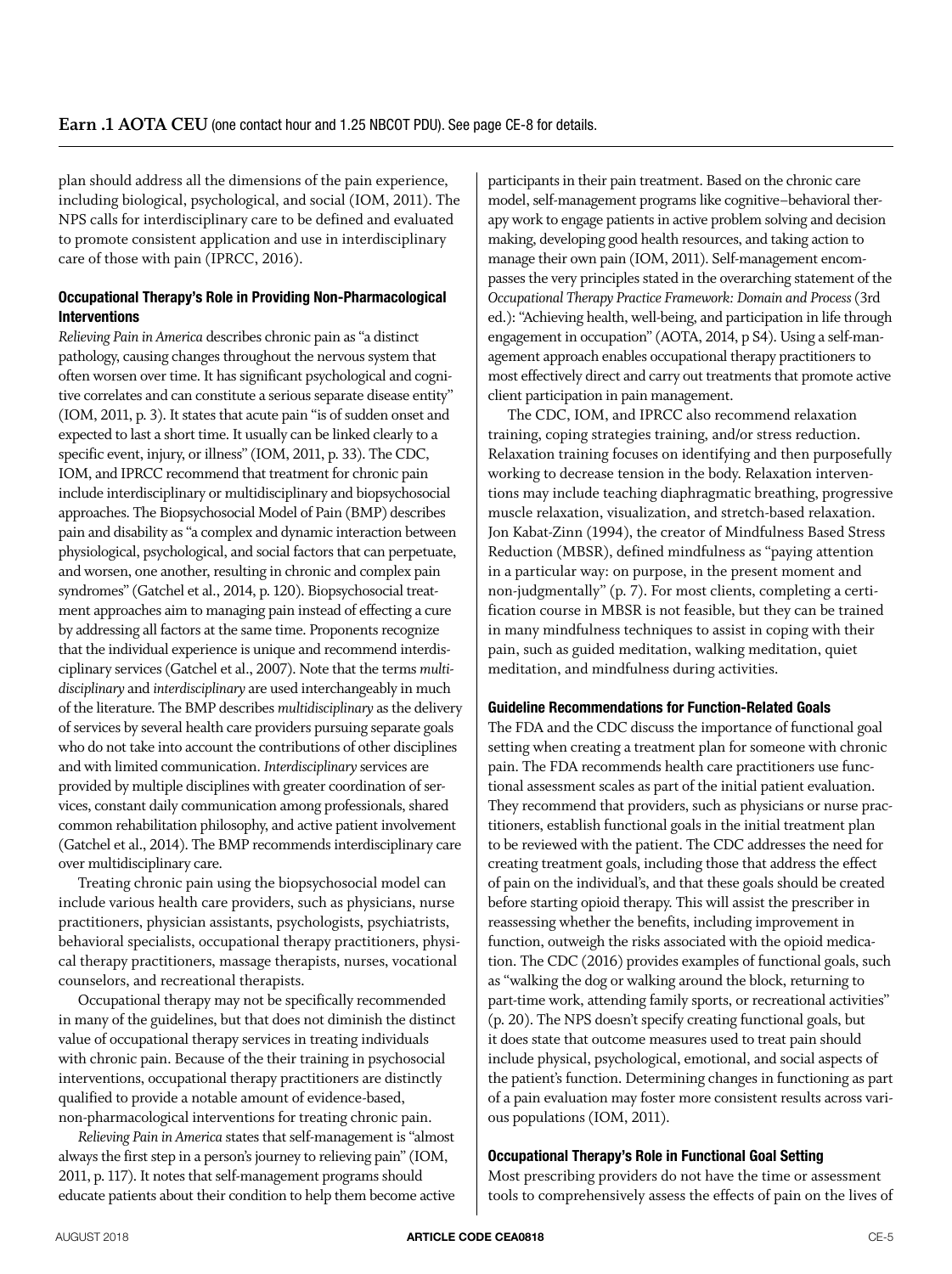their clients. In describing her experience, one client said, "I'm rather easily upset if I try to do more, because as I've said, I've been exhausted and burnt out, and for several years I've been living like a stretched piece of elastic; at the maximum of my capacity" (Werner et al., 2004, p. 1039).

Occupational therapists' skills in determining current performance in the occupations of ADLs, IADLs, sleep, socialization, leisure and/or recreation, work, and school help them provide additional valuable information regarding client factors (including body functions, body structures, and values and/or beliefs), performance skills, performance patterns, contextual factors, and environmental factors that can help guide realistic, objective, and measurable functional goals for the individual with chronic pain (AOTA, 2014). It is equally important that we inform prescribing providers of how occupational therapy can benefit them during this process.

#### **Guideline Recommendations for Client-Centered Treatment**

The NPS states that outcomes should be client centered and include patient goals and reported measures. These outcomes should be included in the assessment and treatment plan. *Relieving Pain in America* found that "pain care must be tailored to each person's experience," as pain is subjective and has many factors for each individual (IOM, 2011, p. 161). The CDC encourages functional goals to be patient centered. It recommends that prescribers involve the patient when deciding whether to initiate or continue opioids, making a "mutual decision" regarding the treatment (CDC, 2016, p. 20). The CDC states that the relationship between the patient and the health care provider should be the basis for all clinical decision making for pain treatment, and the "unique needs of each patient" should be considered when providing care (CDC, 2016, p. 2).

#### **EDUCATION RECOMMENDATIONS**

#### *Educating Health Care Providers*

The FDA (2018) REMS strategy outlines the content for continuing education materials. Many health care professions and curriculums lack in-depth education for understanding pain and caring for those who have pain (IPRCC, 2016). The IPRCC has two objectives related to health care provider education. One recommends that core competencies for caring for people with pain be developed and reviewed for licensure and certification. The other suggests creating a centralized source for education materials that provide comprehensive instruction about effectively treating those who have pain. The CDC identifies primary care clinicians reporting insufficient training for prescribing opioids as one of the rationales for creating its guidelines. *Relieving Pain in America* voices concern about the discrepancy between current knowledge regarding pain and current treatment being provided, and recommends major portions of health care curriculums provide training regarding pain and its complexity.

The IOM calls for more collaboration among all health care practitioners when treating someone with pain. One of their

focus areas is for primary care clinicians to work more closely with pain specialists in many health care disciplines. Primary care clinicians are often the first access points to health care for someone in pain. Increasing the primary care clinician's knowledge about pain and its complexity, along with improving their collaboration with pain specialists, may lead to providing the most evidence-based prevention, assessment, and treatment of pain.

#### *Educating the Public and Patients With Pain*

*Relieving Pain in America* calls for expanding education programs "to transform patient and public understanding of pain" (IOM, 2011, p. 10). This will help to promote actions at both a personal and community level to prevent injuries, advocate for appropriate pain treatments, and support policies that seek to improve the treatment and prevention of pain (IOM, 2011). Clients should be educated about their condition and options for treatment. Family members should also be educated, if appropriate. *Relieving Pain in America* identifies 12 "essential patient education" topics, including self-management techniques, types of health care providers that may be able to assist, and patients' inherent right to pain care (IOM, 2011, p. 182). It recommends that patient education should consider age, health literacy, cultural factors, and the patient's experience.

The FDA recommends that health care practitioners educate patients on 21 topics, including pain management expectations; treatment options; adherence to the treatment plan, including prescribed dosing; risks of opioids, including adverse events; common side effects; safe storage and disposal of medications; and the use of naloxone in case of an opioid overdose (FDA, 2018). The CDC guidelines report a patient lack of knowledge about opioids, and that clinicians do not always effectively communicate with patients about this topic (CDC, 2016). The CDC also lists important talking points for educating patients before initiating opioid use, with many of the points overlapping with the FDA recommendations.

*Relieving Pain in America* also discusses the rationale and recommendations for educating the general public, including assisting in preventing pain and increasing awareness of self-management techniques for managing pain, advocacy for better policies and treatment, and community action to prevent injuries. When the guidelines were published in 2011, the IOM was concerned that there were no large-scale public campaigns for pain education from either government or private agencies.

#### *Revising Reimbursement Policies*

Payer reimbursements may be affecting the care of patients with pain. *Relieving Pain in America* states that interdisciplinary care is often not covered, or reimbursement is limited. This is also frequently true for evidence based psychosocial and rehabilitative care for pain treatment (IOM, 2011). During primary care visits, reimbursement policies make lengthy one-on-one interviews and more treatment time difficult, even though such interviews are often required to appropriately treat pain (IOM,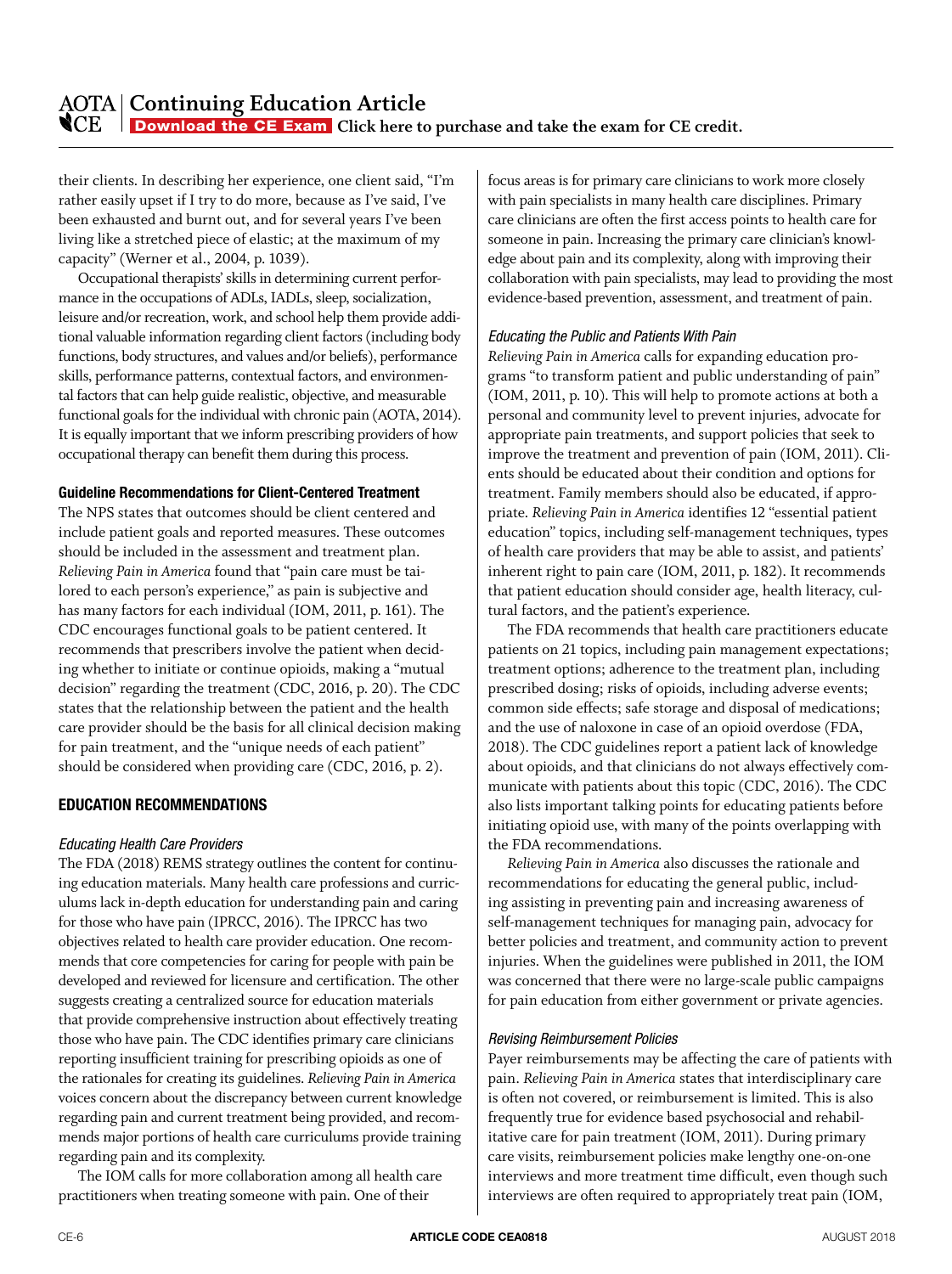2011). *Relieving Pain in America* calls for establishing "quality-of-care standards incorporating principles of biopsychosocial, interdisciplinary, multimodal pain care or evidence on the clinical effectiveness of different modalities" to assist with encouraging payers to support these practices (IOM, 2011, p. 49). The NPS states that costs of therapies can vary, but nonpharmacological treatment often costs more than generic medications. Another factor may be that medications can be taken with little disruption to daily routines, whereas nonpharmacological treatments often occur at appointments during work hours (IPRCC, 2016). The NPS recommends that the model for pain care be changed from fee-for-service to a client-centered model that provides incentives for prevention as well as collaborative care for someone who has pain (IPRCC, 2016).

The CDC does recognize that nonpharmacological therapies are not always covered by payers, which may limit a patient's ability to pursue them. The CDC also does not recommend a solution, other than pursuing low-cost options for exercise that the patient might have access to. This solution does not address lack of access to a skilled service like occupational therapy.

#### *Research Regarding Pain*

The CDC, IOM, and IPRCC find that one of the largest barriers to appropriate, effective pain treatment is research. The CDC repeatedly states that their recommendations are based on the latest research, but that "the clinical scientific evidence informing the recommendations is low in quality" (CDC, 2016, p. 34). The NPS and *Relieving Pain in America* both dedicate full sections to research and the need for improvements, with the NPS voicing concern over insufficient data about prevalence, onset, effect, and outcomes of pain. This lack of evidence impedes decision making regarding policies and practices for pain care (IPRCC, 2016). *Relieving Pain in America* calls for research findings regarding pain and its treatment to be more quickly integrated into patient care, and recommends that new research should be pursued for better diagnosis and treatment. This would include research and collaboration in multiple areas of medical science, including physiology, cognition, and psychology. In 2017, the IPRCC published the *Federal Pain Research Strategy*, which outlines a long-term strategic plan for research regarding pain, its complexity, and how to best assess and treat it.

#### *Focus on Prevention*

The guidelines all note the importance of pain prevention. *Relieving Pain in America* states that prevention is one of the most important outcomes when considering the cost of pain to the individual and the public. The NPS states, "Preventable causes of acute and chronic pain should be identified and addressed throughout the health care delivery system" (IPRCC, 2016, p. 23).

Preventing adverse events related to opioids is another area addressed. The FDA and CDC discuss specific remedies, such

as dosing, titration, and tapering, to help clinicians reduce risk when prescribing and to help determine whether the benefits of opioids outweigh the risks for a particular patient. The NPS and *Relieving Pain in America* only discuss addiction and adverse events related to opioids as a rationale for recommendations such as health care provider training, whereas the CDC and FDA discuss opioid use disorder (OUD) more directly. The FDA recommends that health care providers check their patients who are taking opioids for signs of misuse, abuse, and OUD. These providers should understand how to begin appropriate interventions, including referrals, if an OUD is suspected. The CDC guidelines make very similar recommendations. Appropriate language that reduces stigmatizing or blaming should be used (FDA, 2018).

A patient named Elaine explained an experience that demonstrates this need for nonjudgmental care:

I asked a doctor one time, "What am I doing that's wrong?" And he says, "You present like a drug addict." And I'm, like, what? Because I'm in so [much] pain, I need something to help me. And because of saying that, it makes me a drug addict rather than a woman who's in pain. (Buchman et al, 2016, p. 1399)

#### **Occupational Therapy's Role in Addressing the Public Health Crisis**

These guidelines recommend better education to those with pain, the public, and health care professionals. Educating patients to the physiological, psychological, and sociological factors of pain perception, pain persistence, and the functional implications of chronic pain is a fundamental component of self-management and should be part of the treatment of chronic pain. Although many disciplines can provide pain education, occupational therapy practitioners are distinctly prepared to also determine an individual's specific learning needs and modify teaching strategies in response to those needs. Occupational therapy practitioners are trained in facilitating individual education, group education, and using multimodal learning strategies that improve active engagement and enhance learning. This leads to an opportunity to advocate for occupational therapy's distinct value in addressing opioid use.

Occupational therapy practitioners may also consider participating in public health programs that provide education about the BMP as well as the distinct role occupational therapy has in providing services within this model. In response to the recommendations, occupational therapy practitioners can contribute to solving the opioid public health crisis by advocating for greater training in treating chronic pain in current occupational therapy educational programs.

As stated earlier, most of the guidelines do not mention occupational therapy specifically. To promote greater recognition of the value of the profession in updated versions of the guidelines and similar publications, more research on the effectiveness of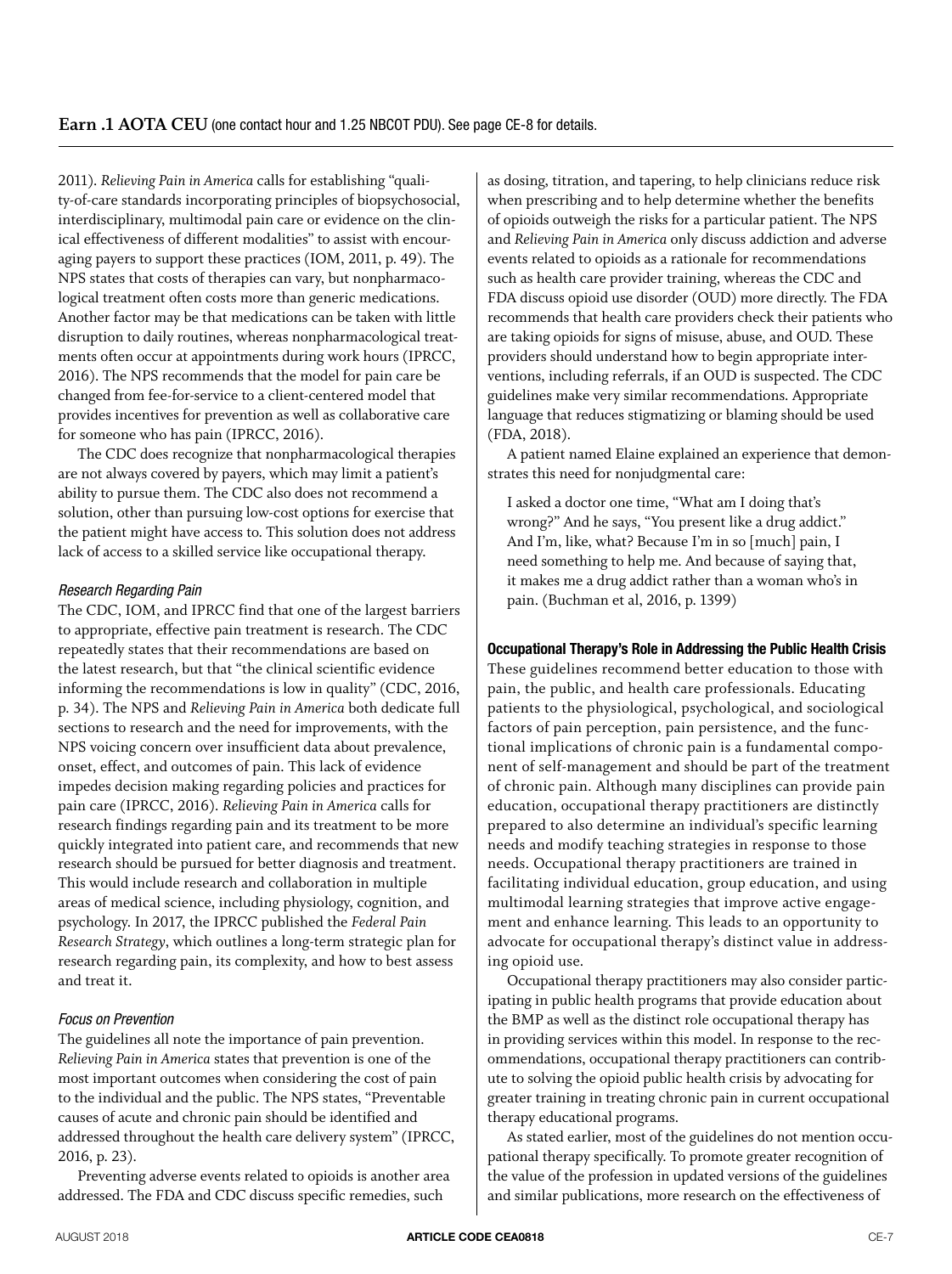### <span id="page-7-0"></span>**Continuing Education Article**

**NOCE [Download the CE Exam](https://myaota.aota.org/shop_aota/prodview.aspx?PID=326680677&SKU=CEA0118&TYPE=D)** Click here to purchase and take the exam for CE credit.

occupational therapy services in treating chronic pain is needed. Simon and Collins (2017) are helping with this effort with their recent findings on the effectiveness of Lifestyle Redesign® interventions in improving occupational performance and satisfaction, as well as health-related quality of life.

#### **CONCLUSION**

Occupational therapy practitioners can provide more effective treatment to individuals with chronic pain if there is a better understanding of the recommendations. This can also help practitioners promote the distinct value of occupational therapy services to prescribing providers, payers, policy makers, and the public. Part of occupational therapy's value includes the distinct qualifications to provide treatment interventions within a biopsychosocial model, as recommended in the opioid use guidelines. This enables occupational therapy practitioners to better assist those with chronic pain in better self-managing their condition.  $\mathbf{\mathbf{\Phi}}$ 

#### **REFERENCES**

- American Occupational Therapy Association. (2014). Occupational therapy practice framework: Domain and process (3rd ed.). *American Journal of Occupational Therapy, 68*(Suppl. 1), S1–S48. [https://doi.org/10.5014/](https://doi.org/10.5014/ajot.2014.682006) [ajot.2014.682006](https://doi.org/10.5014/ajot.2014.682006)
- American Occupational Therapy Association. (2017). Occupational therapy's role in medication management. *American Journal of Occupational Therapy*, *71*, 7112410025p1–7112410025p20.<https://doi.org/10.5014/ajot.2017.716S02>
- American Society of Addiction Medicine. (2011). *Public policy statement: Definition of addiction*. Retrieved from [https://www.asam.org/docs/default](https://www.asam.org/docs/default-source/public-policy-statements/1definition_of_addiction_long_4-11.pdf?sfvrsn=a8f64512_4)[source/public-policy-statements/1definition\\_of\\_addiction\\_long\\_4-11.](https://www.asam.org/docs/default-source/public-policy-statements/1definition_of_addiction_long_4-11.pdf?sfvrsn=a8f64512_4) [pdf?sfvrsn=a8f64512\\_4](https://www.asam.org/docs/default-source/public-policy-statements/1definition_of_addiction_long_4-11.pdf?sfvrsn=a8f64512_4)
- Baker, D. W. (2017). *The joint commission's pain standards: Origins and evolution*. Oakbrook Terrace, IL: The Joint Commission.
- Buchman, D. Z., Ho, A., & Illes, J. (2016). You present like a drug addict: Patient and clinician perspectives on trust and trustworthiness in chronic pain management. *Pain Medicine*, *17*, 1394–1406.<https://doi.org/10.1093/pm/pnv083>
- Centers for Disease Control and Prevention. (2016). *CDC guideline for prescribing opioids for chronic pain: Promoting patient care and safety*. Retrieved from [https://www.cdc.gov/drugoverdose/pdf/guidelines\\_at-a-glance-a.pdf](https://www.cdc.gov/drugoverdose/pdf/guidelines_at-a-glance-a.pdf)
- Corsini, E., & Zacharoff, K. L. (2011). *Definitions related to aberrant drug-related behavior: Is there correct terminology?* Retrieved from [https://www.painedu.](https://www.painedu.org/definitions-aberrant-drug-related-behavior/) [org/definitions-aberrant-drug-related-behavior/](https://www.painedu.org/definitions-aberrant-drug-related-behavior/)
- Dowell, D., Haegerich, T. M., & Chou, R. (2016). CDC guideline for prescribing opioids for chronic pain—United States, 2016. *Morbidity and Mortality Weekly Report*, *65(No. RR-1)*, 1–49. <https://doi.org/10.15585/mmwr.rr6501e1>
- Gatchel, R. J., McGeary, D. D., McGeary, C. A., & Lippe, B. (2014). Interdisciplinary chronic pain management: Past, present, and future. *American Psychologist, 69,* 119–130. <https://doi.org/10.1037/a0035514>
- Gatchel, R. J., Peng, Y. B., Peters, M. L., Fuchs, P. N., & Turk, D. C. (2007). The biopsychosocial approach to chronic pain: Scientific advances and future directions. *Psychological Bulletin, 133*, 581–624. [https://doi.org/10.1037/0033-](https://doi.org/10.1037/0033-2909.133.4.581) [2909.133.4.581](https://doi.org/10.1037/0033-2909.133.4.581)
- Haffajee, R. L., Jena, A. B., & Weiner, S. G. (2015). Mandatory use of prescription drug monitoring programs. *JAMA*, *313*, 891–892.
- Institute of Medicine of the National Academies. (2011). *Relieving pain in America: A blueprint for transforming prevention, care, education, and research*. [Washington,](file:///C:\Users\tmckenna\AppData\Local\Microsoft\Windows\Temporary%20Internet%20Files\Content.Outlook\UUI48Q3M\Washington) DC: National Academies Press.

# **How to Apply for Continuing Education Credit**

- A. To get pricing information and to register to take the exam online for the article **Opioid Guidelines and Their Implications for Occupational Therapy**, go to http://store.aota.org, or call toll-free 800-729-2682.
- B. Once registered and payment received, you will receive instant email confirmation.
- C. Answer the questions to the final exam found on pages CE-9 & CE-10 by **August 31, 2020**.
- D. On successful completion of the exam (a score of 75% or more), you will immediately receive your printable certificate.
- Interagency Pain Research Coordinating Committee. (2016). *National pain strategy: A comprehensive population health-level strategy for pain*. Retrieved from [https://iprcc.nih.gov/sites/default/files/HHSNational\\_Pain\\_Strategy\\_508C.pdf](https://iprcc.nih.gov/sites/default/files/HHSNational_Pain_Strategy_508C.pdf)
- Interagency Pain Research Coordinating Committee. (2017). *Federal pain research strategy*. Retrieved from [https://iprcc.nih.gov/sites/default/files/](https://iprcc.nih.gov/sites/default/files/iprcc/FPRS_Research_Recommendations_Final_508C.pdf) [iprcc/FPRS\\_Research\\_Recommendations\\_Final\\_508C.pdf](https://iprcc.nih.gov/sites/default/files/iprcc/FPRS_Research_Recommendations_Final_508C.pdf)
- Kabat-Zinn, J. (1994). *Wherever you go, there you are: Mindfulness meditation in everyday life*. New York: Hyperion.
- Levy, C. (2018, June 8). The pained life: An open letter to President Trump. *Pain News Network*. Retrieved from [https://www.painnewsnetwork.org/](https://www.painnewsnetwork.org/stories/2018/6/8/an-open-letter-to-president-trump) [stories/2018/6/8/an-open-letter-to-president-trump](https://www.painnewsnetwork.org/stories/2018/6/8/an-open-letter-to-president-trump)
- Morone, N. E., & Weiner, D. K. (2013). Pain as the fifth vital sign: Exposing the vital need for pain education. *Clinical Therapeutics*, *35*, 1728–1732.
- National Institutes of Health. (2011). Opioids and chronic pain. *NIH Medline Plus, 6*(1), 9.
- Seth, P., Rudd, R., Noonan, R., & Haegerich, T. (2018). Quantifying the epidemic of prescription opioid overdose deaths. *American Journal of Public Health, 108*, 500–502.
- Simon, A. U., & Collins, C. E. R. (2017). Lifestyle redesign for chronic pain management: A retrospective clinical efficacy study. *American Journal of Occupational Therapy, 71*, 7104190040p1–7104190040p7. [https://doi.org/10.5014/](https://doi.org/10.5014/ajot.2017.025502) [ajot.2017.025502](https://doi.org/10.5014/ajot.2017.025502)
- Tsang, A., Von Korff, M., Lee, S., Alonso, J., Karam, E., Angermeyer, M. C., … Watanabe, M. (2008). Common chronic pain conditions in developed and developing countries: Gender and age differences and comorbidity with depression-anxiety disorders. *Journal of Pain, 9*, 883–891. [https://doi.](https://doi.org/10.1016/j.jpain.2008.05.005) [org/10.1016/j.jpain.2008.05.005](https://doi.org/10.1016/j.jpain.2008.05.005)
- U.S. Department of Health and Human Services. (2016). *National pain strategy: A comprehensive population health-level strategy for pain*. Retrieved from [https://](https://iprcc.nih.gov/sites/default/files/HHSNational_Pain_Strategy_508C.pdf) [iprcc.nih.gov/sites/default/files/HHSNational\\_Pain\\_Strategy\\_508C.pdf](https://iprcc.nih.gov/sites/default/files/HHSNational_Pain_Strategy_508C.pdf)
- U.S. Food and Drug Administration. (2018). *FDA's opioid analgesic REMS education blueprint for health care providers involved in the treatment and monitoring of patients with pain*. Retrieved from [https://www.fda.gov/Drugs/DrugSafety/](https://www.fda.gov/Drugs/DrugSafety/InformationbyDrugClass/ucm163647.htm) [InformationbyDrugClass/ucm163647.htm](https://www.fda.gov/Drugs/DrugSafety/InformationbyDrugClass/ucm163647.htm)
- Werner, A., Isaksen, L. W., & Malterud, K. (2004). "I am not the kind of woman who complains of everything": Illness stories on self and shame in women with chronic pain. *Social Science & Medicine*, *59*, 1035–1045. [https://doi.](https://doi.org/10.1016/j.socscimed.2003.12.001) [org/10.1016/j.socscimed.2003.12.001](https://doi.org/10.1016/j.socscimed.2003.12.001)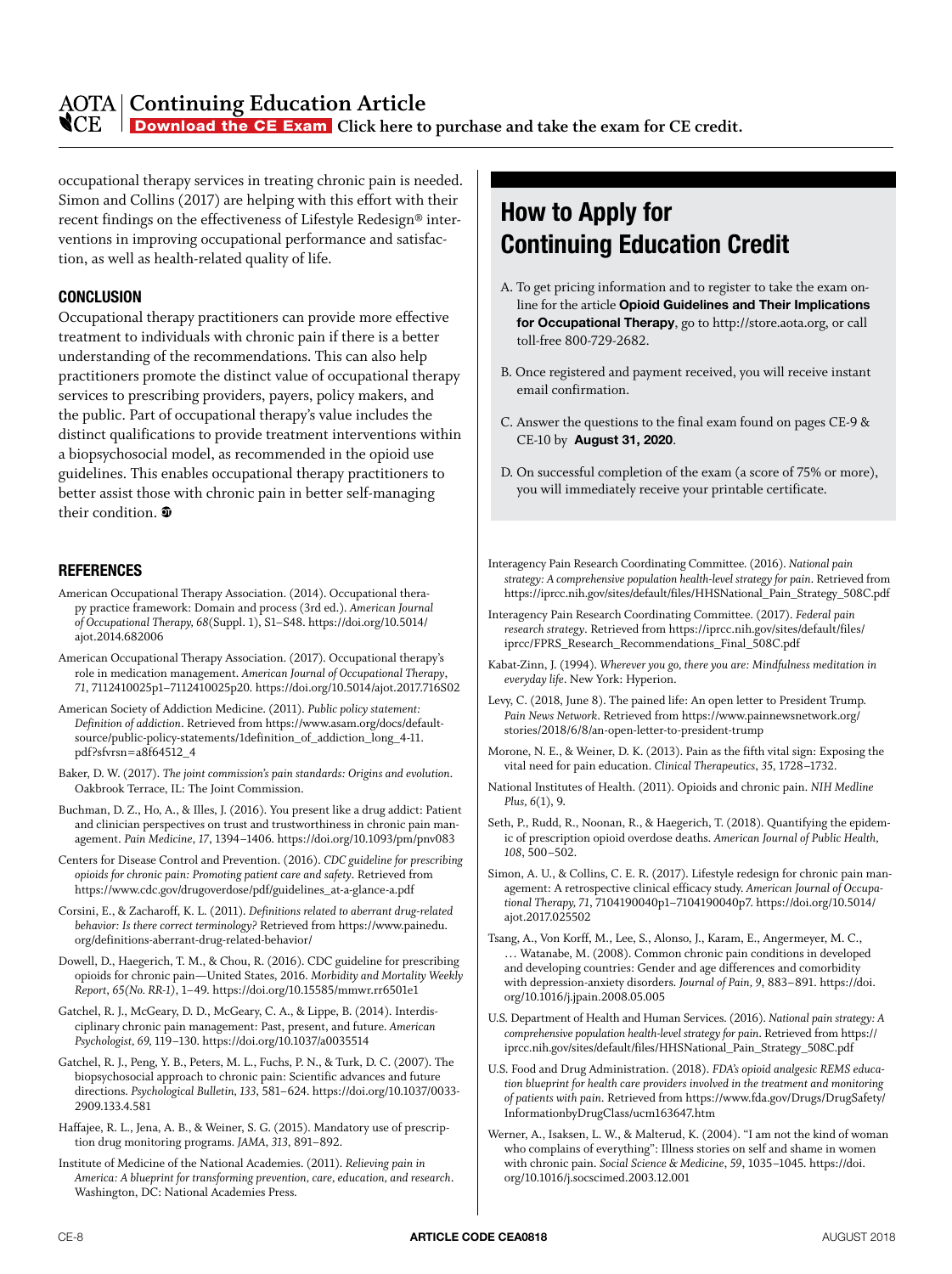# **Final Exam**

#### **Article Code CEA0818**

**Opioid Guidelines and Their Implications for Occupational Therapy**

#### **August 2018**

#### **To receive CE credit, exam must be completed by August 31, 2020**

**Learning Level:** Intermediate

**Target Audience:** Occupational Therapists and Occupational Therapy **Assistants** 

- **Content Focus:** Professional Issues; Occupational Therapy Interventions
- **1. Because of the rising number of individuals dealing with chronic pain, advocacy for the improvement of pain treatment began in 1991. A potential unforeseen consequence of the efforts to reduce chronic pain appears to be:**
- A. Increased use of alternative pain relief therapies, such as acupuncture.
- $\bigcirc$  B. A decrease in the number of chronic pain cases.
- C. An increase in the number of opioid overdose deaths.
- $\bigcirc$  D. A decrease in the number of prescriptions written for opioids.
- **2. Morphine and codeine are generic types of opiates.**
- A. True
- B. False
- **3. Addiction disorder and physical dependence are two possible outcomes of opioid use. Physical dependence is correctly associated with which one of the following statements:**
- A. It is a disease of the brain reward circuitry.
- B. It occurs when the body adapts to a specific drug and can produce withdrawal symptoms.
- ◯ C. It does not occur with use of synthetic opiates.
- $\bigcirc$  D. It includes various aberrant behaviors, such as sharing medication with family members.
- **4. The U. S. Food and Drug Administration (FDA) and Centers for Disease Control and Prevention (CDC) focus on reducing risks associated with opioid prescriptions by recommending safer prescribing practices. Which one**

#### **of the following is** *not* **a recommendation of these two agencies?**

- $\bigcirc$  A. Use urine drug screens to monitor for potential risks of prescribing the opioid.
- $\bigcirc$  B. Opioid use should be considered after non-opioid treatments are found not effective.
- C. Opioid use should be considered after non-pharmacological alternative treatments are found to be inadequate.
- $\bigcirc$  D. After prescribing opioids, occupational therapy practitioners should follow up with the client within 1 week for reassessment.
- **5. The FDA recommends using screening tools to evaluate risk for misuse or abuse of opioids during the initial assessment. Which of the following are possible screening tool options?**
- A. Multiple Pain Reliever Risk Tool, Screener and Opioid Assessment for Patients with Pain, and the Brief Risk Interview
- B. Opioid Risk Tool, Screener and Opioid Assessment for Patients with Pain, and the Brief Lifestyle Risk Interview
- C. Opioid Risk Tool, Physical Dependence Screener and Addiction Assessment for Patients with Pain, and the Brief Risk Interview
- D. Opioid Risk Tool, Screener and Opioid Assessment for Patients with Pain, and the Brief Risk Interview
- **6. Because of new recommendations for prescribing and monitoring the use of opioids for individuals with chronic pain, occupational therapy practitioners can be important team members based on which of the following?**
- $\bigcirc$  A. The need for the client to always self-administer medications, even if fine motor difficulties are present; manage clothing for urine tests; and organize transportation to frequent doctor visits
- $\bigcirc$  B. The need for the client to comply with urine testing, attend increased number of follow-up prescriber visits, and have medication management capabilities
- C. The need for the client to negotiate with the provider for a prescription, to have intact cognition, and to conduct the required daily pill count
- $\bigcirc$  D. The need for the client to comply with urine testing, accurately report all medications being used to lab personnel, and have daily check-ins arranged through the locale senior center to ensure ongoing home safety